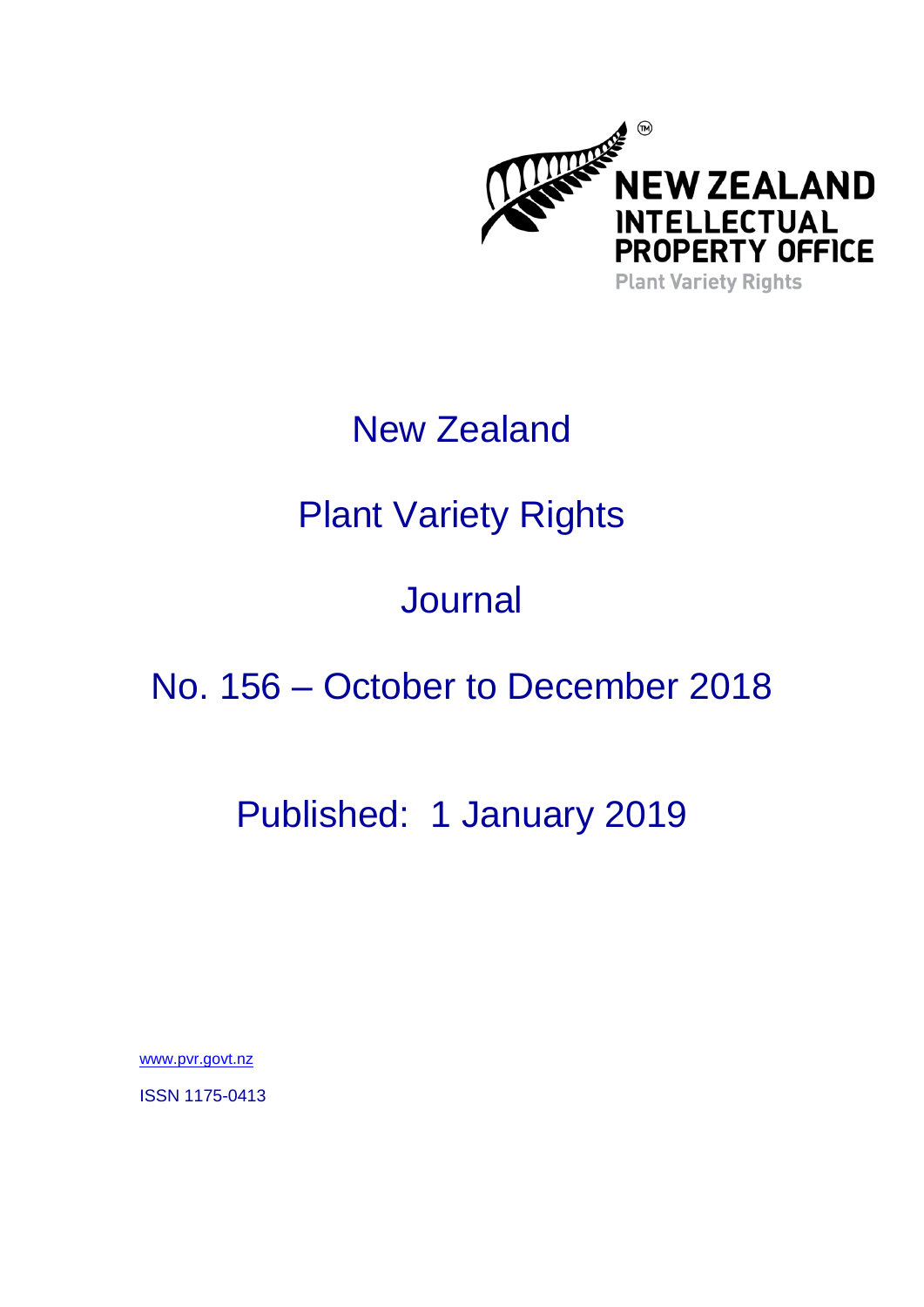#### GENERAL INFORMATION

#### CLOSING DATES – NOTICE TO BREEDERS ENTERING VARIETIES IN CENTRAL DUS TRIALS

#### CONDUCTED BY THE PVR OFFICE

You will need to meet the following deadline in order to have your variety included in the central trials to be established in 2019 –

| Clover                       | Make application by 14 January 2019 |
|------------------------------|-------------------------------------|
| Grasses                      | Make application by 1 February 2019 |
| Roses                        | Make application by 31 March 2019   |
| Winter and Alternate Cereals | Make application by 15 April 2019   |

TECHNICAL QUESTIONNAIRE UPDATE ON THE WEBSITE

The technical questionnaire for wheat has been revised and updated.

<https://www.iponz.govt.nz/assets/pdf/PVR/Technical-questionnaires/wheat-FINAL-2018.pdf>

#### APPLICATIONS AND GRANTS

During the financial year ended 30 June 2018, 121 applications for plant variety rights were accepted (7% decrease on the previous year), 79 grants were issued (21% decrease on the previous year) and 72 grants were terminated (30 % decrease on the previous year). At 30 June 2018 there were 1306 valid grants, a small increase on the previous year. Application numbers are stable with low annual fluctuation.

#### SURRENDER VERSUS CANCELLATION OF A GRANT

The on line system provides for notification that an annual renewal for a grant is due and payment can be made. Some variety owners, having decided that they wish to surrender the Right, do not make payment, knowing that the Right will be automatically cancelled in due course.

The practical outcome of the owner surrendering or PVRO officially cancelling the Right is the same, but should be recognised that surrendering a Right is a voluntary action by the variety owner where cancellation is an official action under the Plant Variety Rights Act 1987 resulting from the nonpayment of the annual renewal fee.

For the situation where a variety owner does not wish to maintain a variety Right, it is recommended that the Right be surrendered using the on line system and the cancellation process not be used by default. The cancelation of a Grant is published and may give a negative impression of that breeder or owner.